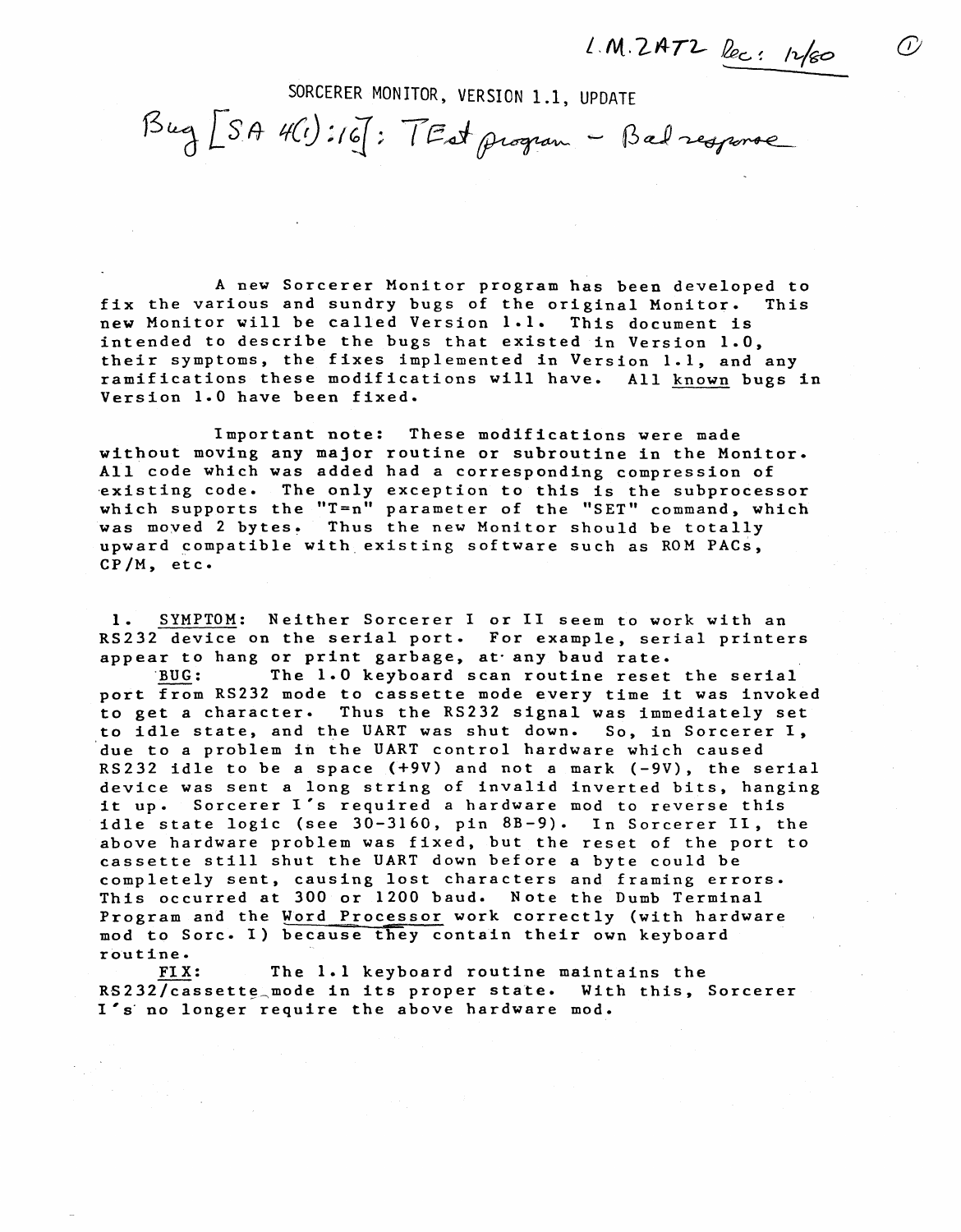*Ver* 1.1

 $\rightarrow$ 

 $B = D_{5}$ 

*{A·r+/fs--*

2. SYMPTOM: 1200 baud sometimes loses characters or does not work at all, even with above hardware mod to Sorc I.<br>BUG: 1.0 keyboard routine, error processin

1.0 keyboard routine, error processing, motor control and elsewhere always reset baud rate to 300 baud when invoked. Dumb Term Prog and WP Pac work again because they do not use these routines.<br>FIX:  $1.1$  rout

1.1 routines maintain baud rate at all times. Note: 1200 baud still cannot work with printers with slow carriages due to data overruns unless application program sends nulls at end of line or Sorcerer is redesigned to handshake on the serial port. Using the SET S=6 command can be.an expediant circumvention.

3. SYMPTOM: There is no convenient way to set RS232 mode from the monitor command level to use serial devices assuming serial devices work correctly.<br>BUG: 1.0 SET T=n command

1.0 SET T=n command only sets baud rate. There is no command for chosing RS232 or cassette mode.<br>FIX: 1.1 SET T=n has two new parameters

1.1 SET T=n has two new parameters for this purpose, as follows:

SET T=0 - 1200 baud cassette (unchanged)  $\frac{1}{2}$ SET T=1 - 300 baud cassette (unchanged)  $\phi \phi$ SET  $T = 2 - 1200$  baud RS232  $(new)$  $SET T=3 - 300$  baud  $RS232$  (new) Note that the baud rate and the mode is now set immediately upon completion of these commands, not later when the motor is turned on as in 1.0

4. SYMPTOM: SET 0=S (serial) only works at 300 baud, no matter what SET T=n parameter was used.

BUG: SET T=n did not actually set the baud rate, just "remember" it. Turning motor on did. Motor is never turned on unless cassette is used.

FIX: See #3 above. New SET T=n now actually sets the mode and baud rate. Thus to use a serial printer from the new Monitor, only the following sequence of commands is necessary: >SET T=2 (1200/RS232, or T=3 for 300)

>SET O=S (all output now goes to printer) Note that RS232 and cassette operations are mutually exclusive. Note also that the 1.1 Monitor together with Exidy CP/M Versions 1.42/3 and higher will allow CP/M communication with the serial RS232 port. Use the Monitor SET T=2 or 3 command, and then simply use the  $CP/M$  standard punch device  $PUN: . . . Eg,$ to list a file on CP/M, SET T=2 or 3, boot CP/M, and issue  $A>PI$  PUN :=FILEN AME.EXT.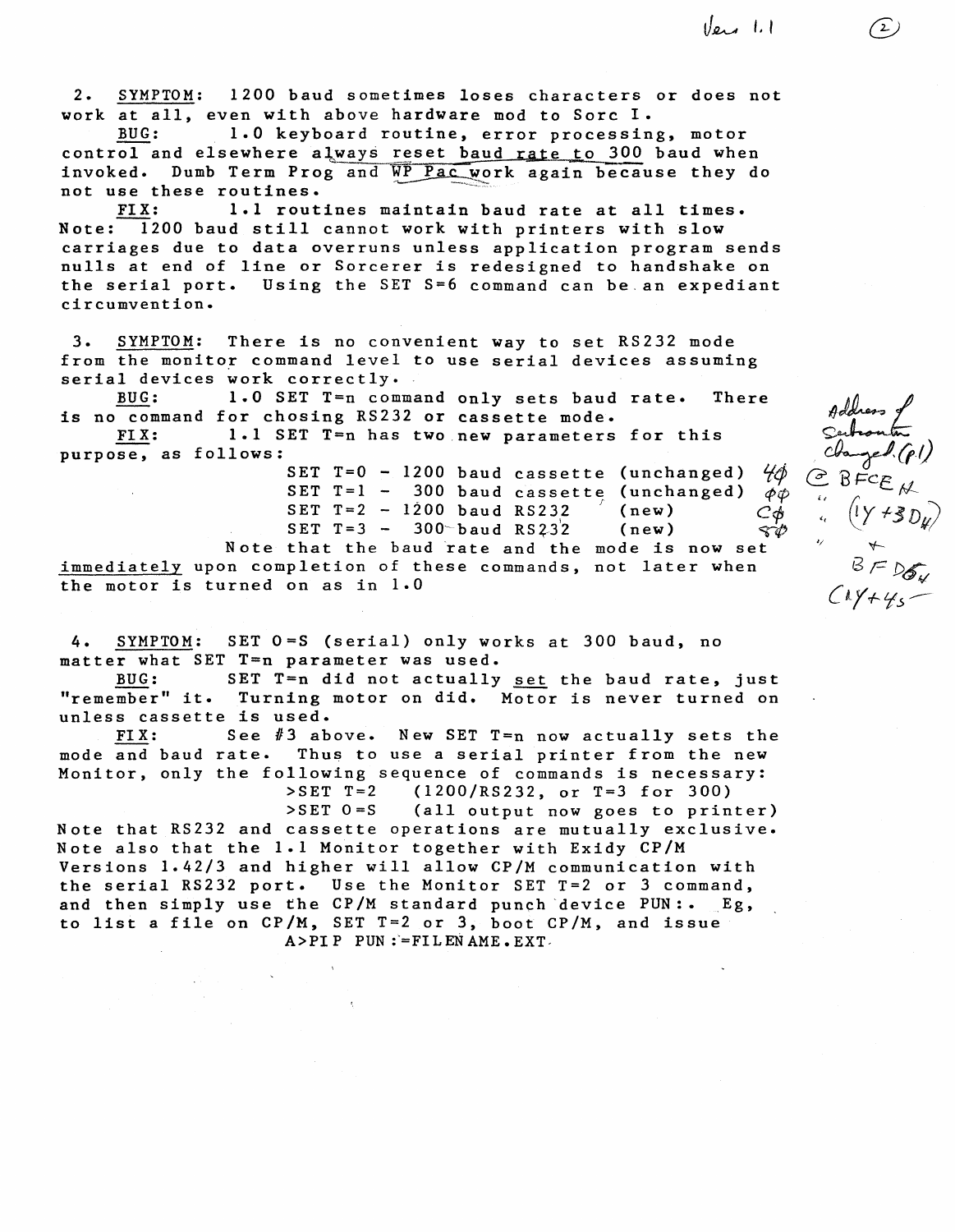$V_{e}$  .//

5. SYMPTOM: A user program initiated by the GO command hangs 1.0 Monitor on RETURN if reg IY modified.

BUG: Command completion processing assumes IY is ok.  $\sim 100$ FIX: 1.1 will do a full warm start after all command completion (including GO) to reset IY correctly.

6. FIX: Logo updated to indicated Version 1.1 and new copyright date of 1979

7. SYMPTOM: Tape read with tape positioned in middle of file containing a string of OO's incorrectly gives CRC ERROR instead of skipping file to next file leader.

BUG: "TAPWT" file leader finder looks for at least 10 OO's, but allows any character following as an indication of the file leader (not just a 01).

FIX: 1.1 routine only allows a 01 after at least 10  $00's.$ 

8. SYMPTOM: Standard graphics refreshed when CLEAR key depressed. Eg, this incorrectly destroys any programmed graphics when the screen is cleared. BUG: Refresh should only occur during a Monitor Cold

Start not for a FORMFEED (CLEAR key).<br>FIX: Video processing fixed

Video processing fixed not to refresh on screen clear, only on cold start.

9. FIX: "PR" command removed from Monitor (allows changing prompt character ">"). Replaced by subroutine called "FOLD" at ROM address E845 hex. This routine, used by 1.1 Monitor and available for external software use, takes a character in register A, and if lower case alpha, converts it to upper case.

10. SYMPTOM: 1.0 command level keyboard input does not allow lower case. Very inconvenient, esp if using the WP PAC. BUG: 1.0 line input routine did not fold lower case.<br>FIX: 1.1 routine now uses "FOLD" routine. Note lowe 1.1 routine now uses "FOLD" routine. Note lower case now echoes as upper case also.

11. SYMPTOM: "TAB/SKIP" key only generates horizontal tab character (HT, Control-I, 09 hex) if shifted. Lower case *use*  incorrectly generates vertical tab (YT, Control-K, OB hex). Very inconvenient since VT is seldom used (not supported by any current Exidy software) while HT is used heavily in editors, etc.

BUG: 1.0 key font definition table incorrect for nonshifted TAB/SKIP position

FIX: 1.1 table should be updated from OB to 09 codes. It cannot because then WP PACs which look for ^K will no longer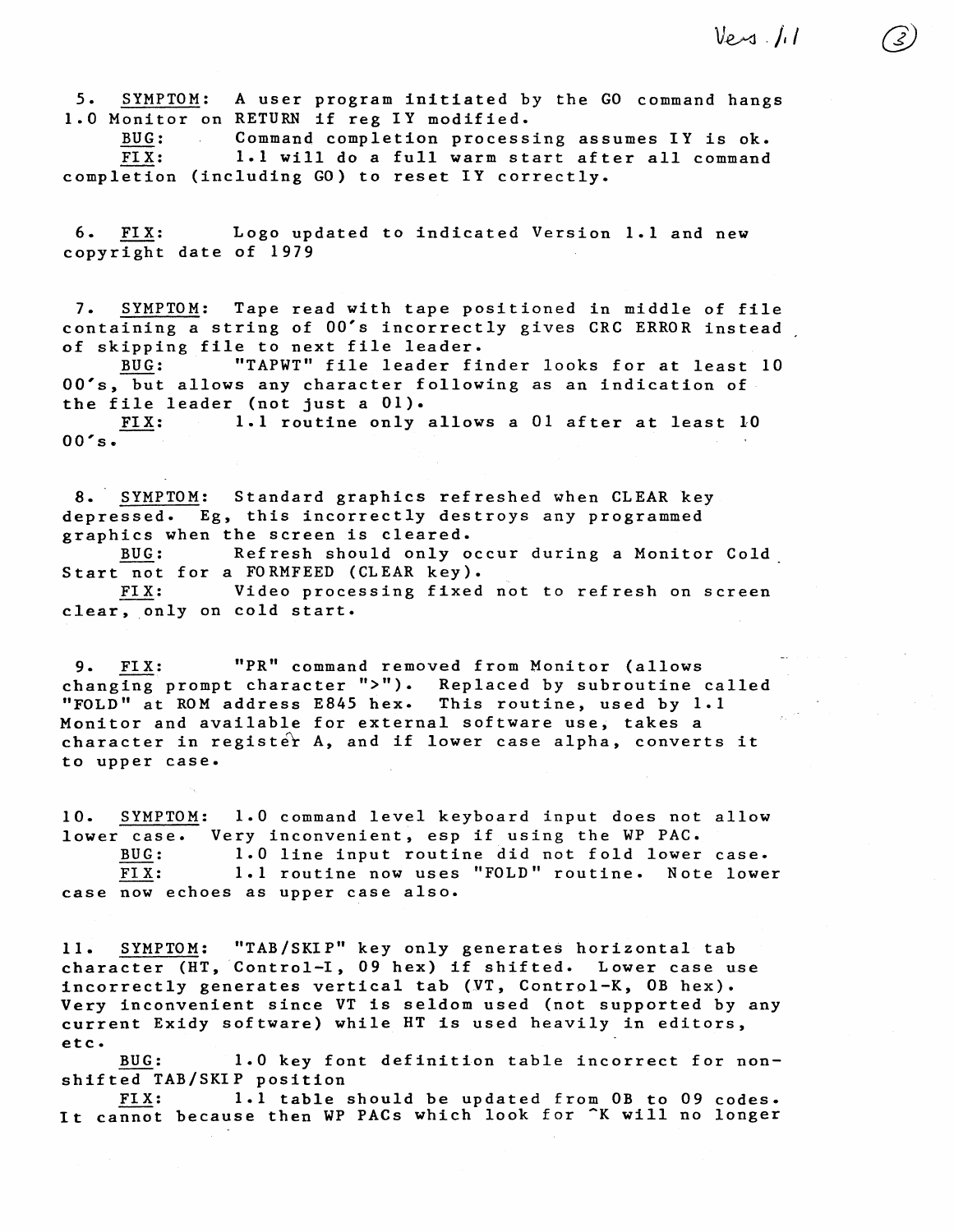Vers. 1.1

work. Bug not fixed.

 $\mathbb{R}^2$ 

12. FIX: 1.1 cassette motor on and motor off processing updated and fixed to correctly maintain serial port baud rate and RS232/cassette modes

13. SYMPTOM: Cannot rubout graphics on Monitor command line. Not actually a bug. The graphics are only on not in the command (ie, they are not "there" to rub end befoon, not in the command (10, end, and not the FIX: the screen,

 $\epsilon$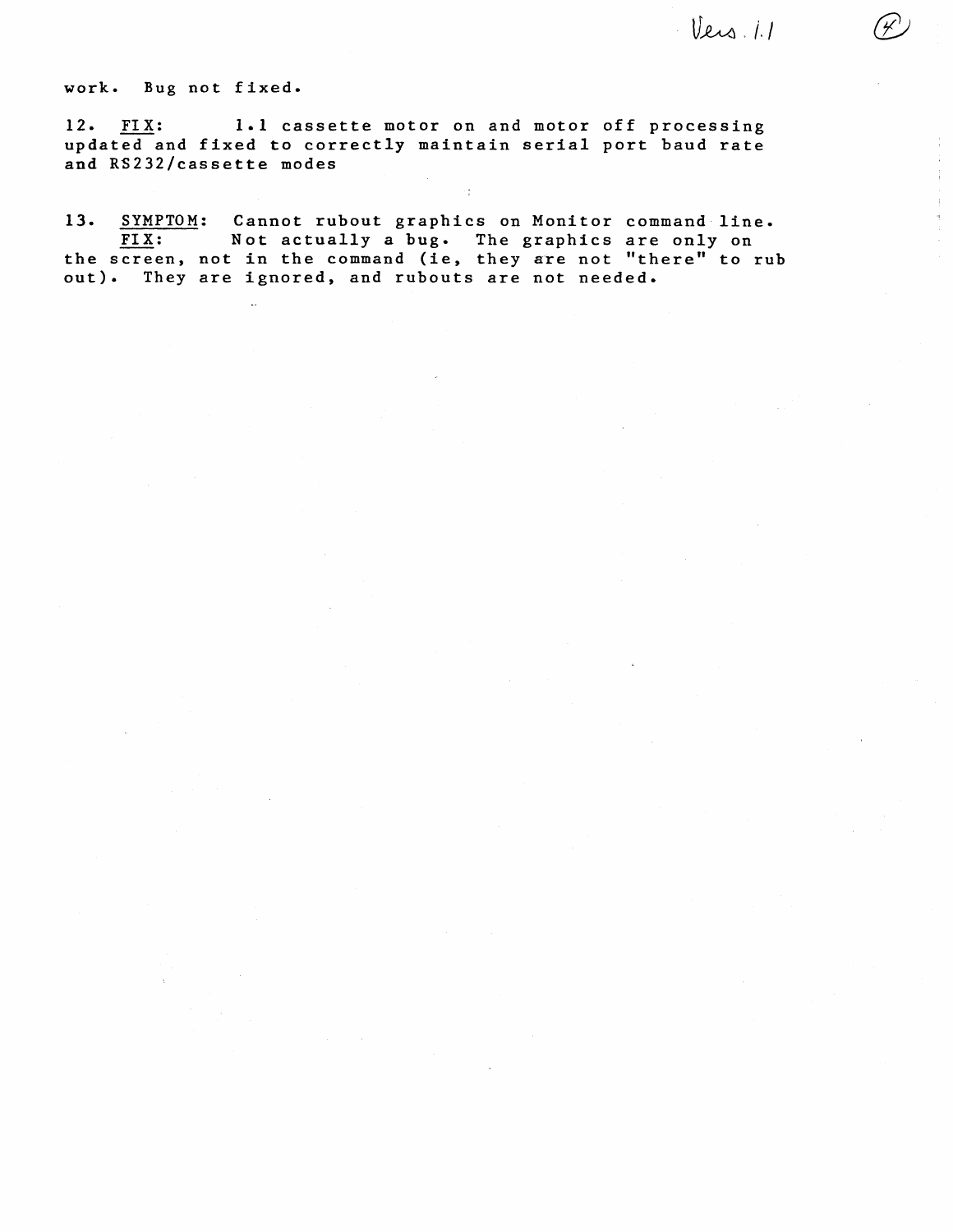| 7777777<br>$>$ DU E000 EFFF                                                                                                                                                                         |                                                                              |                                                                           |                                                                                                                                      |                                                                                                                               |                                          |                                        | MONITOR                                                                                                                                                                                                              |                            |                             | VERS<br>$O$ 1979                                                                                                                                                                                      |              | 1.1                                                                                                                                            |                                            |                                        |                                                                                                                                                                                                                 |                                                            |
|-----------------------------------------------------------------------------------------------------------------------------------------------------------------------------------------------------|------------------------------------------------------------------------------|---------------------------------------------------------------------------|--------------------------------------------------------------------------------------------------------------------------------------|-------------------------------------------------------------------------------------------------------------------------------|------------------------------------------|----------------------------------------|----------------------------------------------------------------------------------------------------------------------------------------------------------------------------------------------------------------------|----------------------------|-----------------------------|-------------------------------------------------------------------------------------------------------------------------------------------------------------------------------------------------------|--------------|------------------------------------------------------------------------------------------------------------------------------------------------|--------------------------------------------|----------------------------------------|-----------------------------------------------------------------------------------------------------------------------------------------------------------------------------------------------------------------|------------------------------------------------------------|
| <b>ADDR</b>                                                                                                                                                                                         | Ø                                                                            | 1                                                                         | 2                                                                                                                                    | 3                                                                                                                             | 4                                        | 5                                      | 6                                                                                                                                                                                                                    | 7                          | 8                           | 9                                                                                                                                                                                                     | $\mathsf{H}$ | B.                                                                                                                                             | Ũ                                          | D                                      | E                                                                                                                                                                                                               | $\mathop{\mathbb{F}}$                                      |
| E000:<br><b>E010:</b><br>E020:<br>E030:<br>E040:<br><b>E050:</b><br><b>E060:</b><br><b>E070:</b><br><b>E080:</b><br>E090:<br><b>E0A0:</b><br><b>E0B0:</b><br>EOC0:<br>E0D0:<br>EØEØ:<br>EOF0:       | FD<br>E9<br>01<br>70<br>01<br>E1<br>CD.<br>FD<br><b>FE</b><br>90<br>E8<br>FD | E5<br>2B<br>40 E9<br>-23<br>36<br><b>B1</b><br>75<br>C3<br>FØ<br>E1<br>7E | C3 62 E0 C3<br>E <sub>5</sub><br><b>E1 FD E1</b><br><b>JE FF</b><br>92 FF FD<br>E9<br>20.                                            | <b>DA E2 C3 EE</b><br>E7 C3 7F E7<br><b>CD</b><br>7C B5<br>28 F7<br>00 23<br>D1<br>$3F$ $F0$<br>04<br>CD E8<br>21 05<br>44 CD | A2<br>2B<br>09<br>BD.<br>21.<br>E1<br>45 | E <sub>1</sub><br>D3 FD<br>74 40<br>21 | E8 E0 C3 77<br>E2 C3 D1 EA<br>C3 8A E2 C3<br>21<br>C9 FD E5 E5<br>20 FB F1<br>16 00<br>28 01<br>FD F9 CD<br>$20$ FA FD<br>1C EB FD<br><b>38 FD</b><br>15 C3 8D E9<br>E3 CD BA E1<br>E0 CD 3A                         | 41<br>21<br>-16<br>BC E3   | C3<br>41<br>21<br>D1<br>21. | <b>E0 E5 FD GE</b><br>36 44 3E<br>75 41 FD 74<br>DF FE C3<br>CD BA E1<br>CD A2 E1 FD<br>E1 FD E5 E1                                                                                                   | 62 E3        | E0 C3 30 E0<br>IC EB C3<br>AF E2 C3 5A<br>F5 CD A2 E1<br><b>E0 E5 FD</b><br>00 00 7E<br>01 22 00 F0<br>EA C2 FA<br><b>FD</b><br>20<br>CD<br>FD | 6E<br>36.<br>98                            | 30<br>E5 D1<br>F9 CD                   | C3 45 E0 C3<br>F0 E9 C3 76<br>E6 C3 99<br>41 FD 66 42<br>FD 66 3E 2E<br><b>3F FD 66</b><br>46 2F 77 BE<br>FD 2A 00 F0<br>DF 7D FD E5<br>40 D5<br>42 21 FØ E9<br>3A FA DF<br>BA E1 ED 5B<br>05 E2<br>CD 25 E2 CA | E7<br>1B CD                                                |
| <b>ADDR</b>                                                                                                                                                                                         | Ø                                                                            | 1                                                                         | 2                                                                                                                                    | $\mathbb{R}^2$                                                                                                                | 4                                        | 5                                      | 6                                                                                                                                                                                                                    | 7                          | 8                           | 9                                                                                                                                                                                                     | Ĥ            | B                                                                                                                                              | C.                                         | Đ                                      | E                                                                                                                                                                                                               | $\mathsf{F}$                                               |
| E100:<br>E110:<br>E120:<br>E130:<br>E140:<br>E150:<br><b>E160:</b><br>E170:<br>E180:<br>E190:<br>E1A0:<br><b>E1B0:</b><br><b>E1C0:</b><br><b>E1D0:</b><br>E1E0:<br>E1F0:                            | 12 <sub>2</sub><br>ŪŨ<br>4F<br>24<br>05<br>EØ<br>C7<br>77.<br><b>BA</b>      | 34 E1<br>-23<br>66 01<br><b>B7</b><br>45<br>30<br>E2<br>79<br>ØБ<br>E1    | <b>DD 23</b><br>20 D <sub>2</sub><br><b>FD 7E</b><br>23 FE<br>28 00 F0<br>E0 FE 0D 20<br>E1 CD BA E1<br>E3 18 E6 21<br>OF OF OF OF   | <b>DD 21</b><br>E9 DD<br><b>18 FE</b><br>18 D <sub>6</sub><br>BD 20<br><b>01 E5</b><br>90<br><b>C5 F5</b><br>91               | Ė1.<br>$21 -$                            | E1<br>F5 3E                            | 12 E3 E5 DD<br>10 F5 D1 D1<br><b>E6 E3 C3</b><br>43 B7 20 39<br>00 28 00 FE.<br>CD 45 E8 77<br>D3 78 BD 28<br>CD 8A E2 CD<br>20 F4 CD 4E<br>DB FE CB 6F<br>92 FF FD 09<br><b>0A 18</b><br>08 E4 18 E1<br>CD FA E1 F1 | DD 23                      |                             | E5 06 02 DD<br>01 E8 E0 C5<br>DD 23 DD 23<br>C9 E1 FD E5<br>CD 30 E0 28<br>20 38 13 FE<br>23 FE<br>CF 3E 08 CD<br>59 E7 CD DA<br>E7 CD AF E2<br>28 FA F1<br>C1 C9 7E B7<br>F5 E5 21 DD<br>E6 OF FE OA |              | <b>0D CA</b><br>96<br>FD 36 43 00 CD B4 E2 C3<br>7A CD ED E1                                                                                   | E1<br>E2<br>36<br>98<br>CB.<br>7B F5 E6 F0 | 3E<br>FB FE<br>45 E0 2B<br>10<br>23 CD | <b>7E 00 BE</b><br><b>DD 6E 00 DD</b><br><b>DD 23 DD</b><br><b>3C 85</b><br><b>7F</b><br>40 20 05<br>05 E2 CD<br>CA D4 E1<br>00 E1<br>FE FD<br>E3 CD BA E1<br>EB E0 21 F6<br>38 02 C6 07                        | 20<br><b>7E</b><br>28<br><b>CD</b><br>45<br>18<br>C3<br>45 |
| <b>ADDR</b>                                                                                                                                                                                         | 0.                                                                           | $\mathbf{1}$                                                              | 2                                                                                                                                    | $\mathbb{R}^2$                                                                                                                | $\ddot{+}$                               | 5                                      | 6.                                                                                                                                                                                                                   | $\mathbb{Z}$               | 8.                          | 9                                                                                                                                                                                                     | Ĥ            | В                                                                                                                                              | C.                                         | $\Box$                                 | E                                                                                                                                                                                                               | $\mathsf{F}$                                               |
| E200:<br>E210:<br>E220:<br>E230:<br>E240:<br>E250:<br>E260:<br>E270:<br>E280:<br>E290:<br><b>E2A0:</b><br>E2B0:<br>E2C0:<br>E2D0:<br>E2E0:<br>E2F0; CD A2 E1 F5 DB FD CB 47 28 FA F1 D3 FC C5 F5 FD |                                                                              | 45 E0 F1<br>E5 E1<br>FD E5 D1<br>7E 3D 05                                 | C6 30 C3 45<br>E8 E1 3E<br><b>7E FE 30 D8</b><br>DA DE E1 C6<br>10 F9 18 DC<br>3E 20 77<br>06 04 E5 21<br>01 CD A2 E2<br>E1 C9 06 64 | 38<br>18<br><b>7E FE</b><br>21<br>23<br>-29<br>46 C9 3E 20<br>D1 EA 20 2B                                                     | CD 45 E0 3E<br>1A<br>AF CD EE E2         |                                        | E0 3E 0D CD<br>C8 7E FE 0D<br>23 FE 47 D2<br>09 07 07 07<br>CD 2F E2 C8<br>47 00 19 D1<br>10 F3 B7<br>02 C6 10 C6<br>00 00 2B 7C<br>F0E5CDAB<br>CD 45 E0 10                                                          | 00 C8 FE 30<br>DB FD CB 4F |                             | 45 E0 3E 0A<br>C8 FE 2E D0<br>38 EB 23 18<br>DE E1 FE 3A<br>07 06 04 07<br>FE 41 D8 FE<br>EB C9 FD E5<br>10 D3 FE FD<br>B5 20 FB 10<br>E1 03 4E E8<br>10 FA 3C CD<br>F9 C9 FD E5                      |              | 20 C3 45 E0<br>06 05 FE 30<br>28 F5 DB FC                                                                                                      | CD A2 E1 FD<br>FD 77 45 FD                 | F5 11                                  | C3 45 E0 CD<br>F5 3E 20 CD<br>23 18 F6 FD<br><b>00 00</b><br>38 07 FE 41<br>CB 13 CB 12<br>5B 3F 08 E5<br>13 30 03 1B<br>77 45 FD E1<br>F6 E1 C9 06<br>EE E2 FD 70<br>CD A2 E1 CD<br>18 OF FD E5                |                                                            |

Changes from Vers 1.0<br>Nous been entered<br>un software provided.

ang<br>Sanggunian<br>Sanggunian

 $\mathcal{A}^{\mathcal{A}}$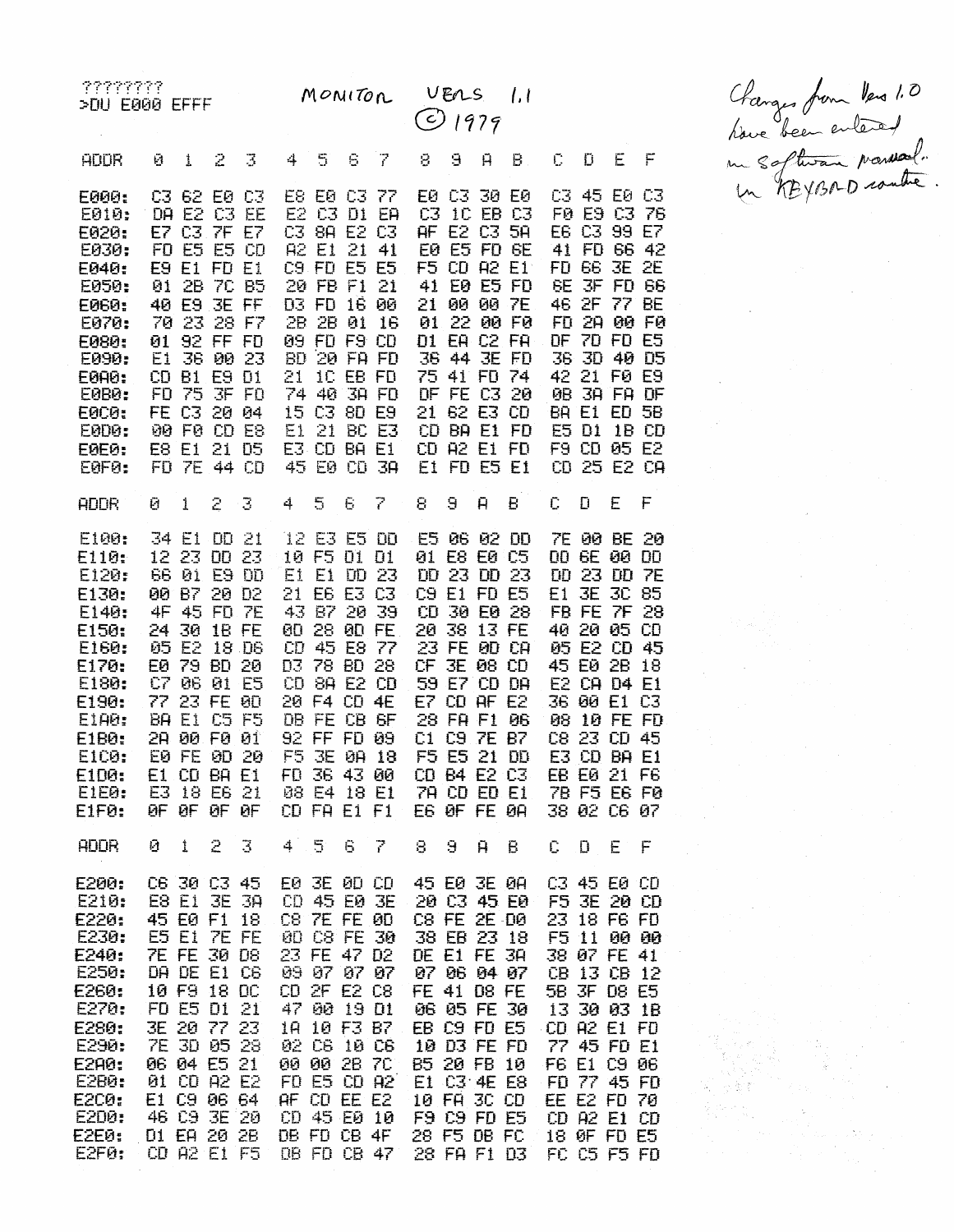| <b>ADDR</b>                                                                                                                                                                     | Ø | 1                                                                                                                                                                                                                                            | 2.    | 3              | 4.      | 5                                                                                                                                                                                                                                            | 6.                                             | $\mathcal{F}$                          | 8 | 9.                                                                                                                                                                                                                                     | Ĥ            | В                          | С  | D           | Ε                                                                                                                                                                                                                                            | F                                                                                                     |  |  |  |  |
|---------------------------------------------------------------------------------------------------------------------------------------------------------------------------------|---|----------------------------------------------------------------------------------------------------------------------------------------------------------------------------------------------------------------------------------------------|-------|----------------|---------|----------------------------------------------------------------------------------------------------------------------------------------------------------------------------------------------------------------------------------------------|------------------------------------------------|----------------------------------------|---|----------------------------------------------------------------------------------------------------------------------------------------------------------------------------------------------------------------------------------------|--------------|----------------------------|----|-------------|----------------------------------------------------------------------------------------------------------------------------------------------------------------------------------------------------------------------------------------------|-------------------------------------------------------------------------------------------------------|--|--|--|--|
| E600:<br>E610:<br>E620:<br>E630:<br>E640:<br>E650:<br>E660:<br>E670:<br>E680:<br>E690:<br><b>E6A0:</b><br>EGB0:<br><b>E6C0:</b><br>E6DØ:<br>E6E0:<br>E6FØ:                      |   | FE 50 20 03<br>20 03 11 93<br>11 18 EØ FE<br>E0 FD 73 41<br>E1 CD 32 E2<br>51 CD 25 E2<br>42 23 E5 FD<br>CD 25 E2 28<br>E5 DD E1 06<br><b>9B E8 CD C2</b><br>E2 23 10 F9<br>CD 3D E2 43<br>CD DE EG FD<br>DD E1 06 05<br>CD D2 E2 DD         |       | 05 B3 C8 43    |         | 11 21 EØ FE<br>E9 FD 73 3F<br>50 20 03 11<br>FD 72 42 C9<br>CA DE E1 CD<br>CA DE E1 CD<br>75 4E FD 74<br>04 CD 3D E2<br>10 DD 7E 47<br>E2 D1 E1 CD<br>CD 9B E8 18<br>5A C9 15 B7<br>21 53 E4 CD<br>7E 5C B7 28<br>DD 7E 57 CD<br>23 DD 7E 57 |                                                |                                        |   | 53 20 03 11<br>FD 72 40 C9<br>1E E0 FE 53<br>CD 64 E2 CA<br>3D E2 D5 FD<br>3D E2 EB C1<br>4F FD 36 4C<br>43 CD 8A E2<br>CD EE E2 DD<br>A9 E6 CA AF<br>EE AF FD 77<br><b>BA E1 CD 8A</b><br>F4 CD 34 E7<br>45 E0 DD 23                  |              | C9 CD 2F E2<br>CD 45 E0 06 |    |             | 12 E0 FE 40<br>20 03 11 0F<br>DE E1 DA DE<br>73 50 FD 72<br>55 EB 06 01<br>23 10 F6 CD<br>46 47 B2 20<br>E2 CD 1B E7<br>10 F6 06 03                                                                                                          | FE 4B 20 03<br>C5 37 3F ED<br>CD C2 E2 FD<br>E2 7E CD EE<br>06 01 28 04<br>18 EF FD E5<br>03 CD D2 E2 |  |  |  |  |
| <b>ADDR</b>                                                                                                                                                                     | Ø | $1 -$                                                                                                                                                                                                                                        | 2     | $\overline{3}$ | $4 - 5$ |                                                                                                                                                                                                                                              | 6                                              | 7                                      | 8 | 9                                                                                                                                                                                                                                      | $\mathsf{H}$ | B                          | C. | $\mathbf D$ | E                                                                                                                                                                                                                                            | $-F$                                                                                                  |  |  |  |  |
| E700:<br>E710:<br>E720:<br>E730:<br>E740:<br>E750:<br>E760:<br>E770:<br>E780:<br>E790:<br>E7A0:<br><b>E7B0:</b><br><b>E7C0:</b><br>E700:<br>E7E0:<br>E7F0:                      |   | DD 23 06 03<br>E1 3E 20 CD<br>DD E1 06 10<br>F3 C3 4E E7<br>C8 CD DA E2<br>46 CD DA E2<br>E3 B7 20 F6<br>E9 FD 70 46<br>DB FE CB 77<br>30 38 FA FE<br>38 07 CD 32<br>F5 28 05 C5<br>1B E7 FD 7E<br>DE E6 E1 D1<br>F5 E5 28 14<br>BE 57 DD 23 |       |                |         | CD DA E2 CA<br>CD 59 E7 FD<br>CA D4 E1 10<br>B8 C2 E3 E1<br>10 F6 CD DA<br>C1 C9 DB FE<br>28 FA F1 D3<br>47 F5 CD 64<br>E2 F5 28 10<br>CD 3D E2 C1<br>5C B7 28 0B<br>F1 F5 20 06<br>38 12 FD E5<br>20 49 10 F4                               |                                                | DD 5E 57 DD<br>45 E0 10 EC 03 05 E2 CD |   | D4 E1 DD 77<br><b>5E 5E FD 56</b><br>F8 CD 4E E7<br>C9 C5 06 0A<br>E2 28 D9 FE<br>CB 7F 28 FA<br>FF C9 CD 2F<br>E2 F5 06 01<br>F1 CD 3D E2<br>CD 05 E2 CD<br>E5 21 CA E4<br>FD 5E 60 FD<br>DD E1 06 05<br>FD 7E 5C B7                  |              | 56 58 DD 23                |    |             | 59 E7 FD E5<br><b>SF CD A9 E6</b><br>CD DA E2 28<br>DB FF C9 F5<br>E2 2B 7E FE<br>F5 28 19 F1<br>43 CD 25 E2<br>8A E2 05 CD<br>CD BA E1 CD<br>56 61 E1 F1<br>DD 7E 47 DD<br>28 09 21 BF                                                      | DD 23 CD E8<br>57 DD 23 10<br>18 EF FD 46<br>01 38 F7 20                                              |  |  |  |  |
| <b>ADDR</b>                                                                                                                                                                     |   | 0 1 2 3                                                                                                                                                                                                                                      |       |                |         |                                                                                                                                                                                                                                              |                                                | 4 5 6 7                                |   |                                                                                                                                                                                                                                        |              | 8 9 A B C D E F            |    |             |                                                                                                                                                                                                                                              |                                                                                                       |  |  |  |  |
| E800:<br>E810:<br>E820:<br>E830:<br>E840:<br>E850:<br>E860:<br>E870:<br>E880:<br>E890:<br><b>E8A0:</b><br><b>E8B0:</b><br><b>E8C0:</b><br><b>E8D0:</b><br><b>E8E0:</b><br>ESFØ: |   | E4 CD BA E1<br>E6 28 ØF CD<br>18 EC CD AF<br>F1 C0 FD 7E<br>34 E7 C3 BE<br>45 E6 C0 D3<br>E0 CD 3A E1<br>CD C2 E2 7E<br>AF E2 18 D8<br>DA E2 FE 0D<br>E2 CD 2F E2<br>E1 CD<br>D5 E5 C5 06<br>20 F9 CD D1<br>C4 42 E9 23<br>00 41 CD 2F       | 3D E2 |                | CD.     | CD 59 E7 EB<br>DA E2 CA D4<br>E2 21<br>50 E6 80 C0<br>E7 FE 61 D8<br>FE C3 BC E2<br>FD E5 E1 7E<br>23 CD EE E2<br>06 01<br>28 F3 CD 45<br>CA DE E1 CD<br>D5 CD<br>00 08 AF 08<br>EA CD<br>3C E9 20<br>E9 70 23 04                            | 53 E4<br><b>CD 8A</b><br>25 E2<br><b>81 E9</b> |                                        |   | FD 5E 5E FD<br>E1 77 23 10<br>CD BA E1 CD<br>FD 6E 62 FD<br>FE 7B D0 E6<br>FD 70 43 C9<br>FE 0D C8 06<br>FE 0D 20 F7<br>E2 CD 05 E2<br>E0 18 F4 FD<br>3D E2 D5 CD<br>D1 E1<br>CD 2F E9 70<br>C2 D4 E1 CD<br>F5 CD 85 E9<br>CD 3C E9 20 | 01 01        |                            |    |             | 56 5F CD A9<br>F6 CD 4E E7<br>DE E6 F1 F1<br>66 63 E9 CD<br>DF C9 FD 7E<br>3E 2A CD 45<br>01 CD 8A E2<br>CD 9B E8 CD<br>CD 59 E7 CD<br>7E 46 C3 EE<br>25 E2 CA DE<br>00 FE 43 F5<br>23 CD 3C E9<br>2F E9 78 BE<br>04 20 D9 0E<br>F8 41 CD D1 |                                                                                                       |  |  |  |  |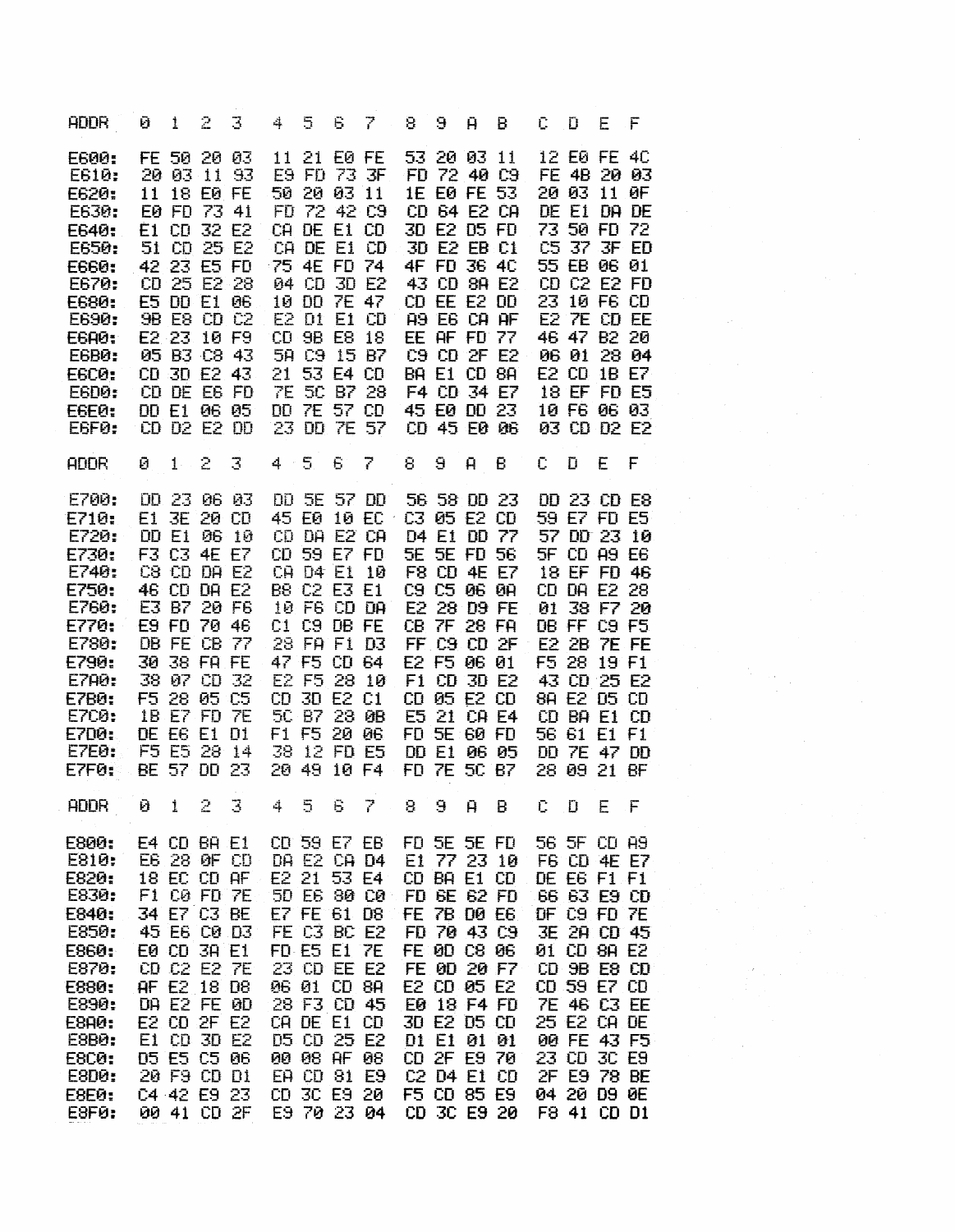| <b>ADDR</b>                                                                                                                                                       |    | $\Theta$ 1                                                                                                                                                                                                                                   | $\geq$ | 3                          | 4.                                                                                            | 5.                                                                                                                                                                                                                                           | 6 | $\mathcal{L}$                          | 8                                                                                                     | $\Theta$                                                                                                                                                                                                                                     | $\mathbf{H}$          | Ð.                                                                                  | $C$ $D$                                                              |                                                                                                                                                                                                                               | $-E$ | $-F$                                                                                                                                                           |  |  |  |  |
|-------------------------------------------------------------------------------------------------------------------------------------------------------------------|----|----------------------------------------------------------------------------------------------------------------------------------------------------------------------------------------------------------------------------------------------|--------|----------------------------|-----------------------------------------------------------------------------------------------|----------------------------------------------------------------------------------------------------------------------------------------------------------------------------------------------------------------------------------------------|---|----------------------------------------|-------------------------------------------------------------------------------------------------------|----------------------------------------------------------------------------------------------------------------------------------------------------------------------------------------------------------------------------------------------|-----------------------|-------------------------------------------------------------------------------------|----------------------------------------------------------------------|-------------------------------------------------------------------------------------------------------------------------------------------------------------------------------------------------------------------------------|------|----------------------------------------------------------------------------------------------------------------------------------------------------------------|--|--|--|--|
| E300:<br>E310:<br>E320:<br>E330:<br>E340:<br>E350:<br>E360:<br>E370:<br>E380:<br>E390:<br>E3A0:<br><b>E3B0:</b><br>E300:<br>E3D0:<br><b>E3E0:</b><br>E3F0:        |    | 46 46 90 47<br>18 FA 44 55<br>88 E7 46 49<br>A2 E5 40 4F<br>84 E8 40 40<br>DC E5 53 EA<br>44 20 4D 4F<br>6F 6E 20 31<br>20 28 43 29<br>20 4F 46 20<br>2E 0D 53 54<br>52 4F 4D 20<br>4F 52 20 20<br>40 40 41 4E                               |        | E6 00 0D 45<br>44 59 20 49 | B9 E6 47 4F<br>00 00 4F 56<br>E5 58 F2 E5<br>2E 31 0D 43<br>20 31 39 37<br><b>4E 43 2E 0D</b> | A8 2F 90 FD<br>D3 E4 45 4E<br>62 E5 54 45<br>4E 49 54 4F<br>52 41 40 20<br>41 43 4B 20<br>00 20 48 45<br>20 00 49 4E<br>44 00 49 4E                                                                                                          |   | 58 49 44 59                            | 77 46 F1 C1<br>A1 E8 42 41<br>D4 E1 50 50<br>46 EE E5 4F<br>20 53 54 41<br>6F 70 79 72<br>49 53 20 00 | 38 E5 53 41<br>58 2E 0D 0D<br>56 41 40 49                                                                                                                                                                                                    |                       | 97 E5 43 52<br>39 20 62 79 20 45 58 49<br>0D 54 48 45<br>42 45 47 49<br>56 41 40 49 | F9 E5 49 10                                                          | 38 E6 4C 4F<br>58 E8 4C 49<br>20 48 45 58<br>44 20 50 41                                                                                                                                                                      |      | FD E1 C9 AF<br>50 E8 53 45<br>8A E9 00 54<br>4E 44 41 52<br>52 00 00 56 65 72 73 69<br>69 67 68 74<br>20 54 4F 50<br>4E 53 20 46<br>00 45 52 52<br>44 20 43 4F |  |  |  |  |
| <b>ADDR</b>                                                                                                                                                       | 0. | $\mathbf{1}$                                                                                                                                                                                                                                 | 2      | $\mathbb{R}^2$             | 4                                                                                             | $\overline{\mathbb{S}}$                                                                                                                                                                                                                      | 6 | 7                                      | 8                                                                                                     | Θ                                                                                                                                                                                                                                            | $\mathbf{\mathsf{P}}$ | B                                                                                   | C.                                                                   | - D                                                                                                                                                                                                                           | Ε    | $\mathsf{F}$                                                                                                                                                   |  |  |  |  |
| E400:<br>E410:<br>E420:<br>E430:<br>E440:<br>E450:<br>E460:<br>E470:<br>E480:<br>E490:<br><b>E4A0:</b><br>E4B0:<br><b>E4C0:</b><br>E400:<br><b>E4E0:</b><br>E4F0: |    | 52 41 40 45<br>20 45 52 52<br>20 20 31 20<br>20 20 36 20<br>20 20 42 20<br>00 00 00 00<br>20 42 40 43<br>52 53 00 00<br>20 30 20 20<br>20 34 20 20<br>00 42 41 44<br>53 20 43 4F<br>4C 4F 41 44<br>20 20 00 CD<br>25 E2 28 46<br>E4 CD BA E1 |        |                            | 4F 52 00 0D<br>20 37 20 20<br>0D 4E 41 4D<br>00 00 41 44                                      | 54 45 52 00<br>20 32 20 20<br>4B 20 41 44<br>20 31 20 20<br>20 00 4F 4B<br>40 50 40 45<br>49 4E 47 20<br>05 E2 CD 2F<br>7B E6 F0 5F<br>06 10 E1 D1                                                                                           |   | 20 20 43 20 20 44 20 20<br>20 35 20 20 | 54 41 50 45<br>41 44 44 52<br>20 38 29 20<br>E2 CA DE E1                                              | 33 20 20 20<br>20 32 20 20<br>20 20 00 20<br>54 45 44 2E<br>20 00 46 4F<br>D5 CD 3D E2<br>CD D1 EA C2                                                                                                                                        |                       | 45 20 20 20<br>44 52 20 47<br>$-44$ 52 20 20<br>20 36 20 20                         | 20 20 20 30<br>34 20 20 35<br>39202041<br>45 20 20 46<br>55 4E 44 20 | CD 3D E2 CD<br>13 05 21 17<br><b>D4 E1 CD 0F</b>                                                                                                                                                                              |      | 20 43 52 43<br>46 49 40 45<br>4F 41 44 44<br>20 42 49 54<br>20 33 20 20<br>20 37 0D 0D<br>20 50 41 53<br>00 00 00 00                                           |  |  |  |  |
|                                                                                                                                                                   |    |                                                                                                                                                                                                                                              |        |                            |                                                                                               |                                                                                                                                                                                                                                              |   |                                        |                                                                                                       |                                                                                                                                                                                                                                              |                       |                                                                                     |                                                                      |                                                                                                                                                                                                                               |      |                                                                                                                                                                |  |  |  |  |
| E500:<br>E510:<br>E520:<br>E530:<br>E540:<br>E550:<br><b>E560:</b><br>E570:<br>E580:<br>E590:<br>E5A0:<br><b>E5B0:</b><br>E5C0:<br>E5D0:<br><b>E5E0:</b><br>E5F0: |    | E2 1A CD 1C<br>OF FE 04 28<br>E0 CD 05 E2<br>E2 3E 20 CD<br>E1 CD 3D E2<br>25 E2 CA 44<br>18 ED CD 2F<br>DE E1 CD 3D<br>37 3F E1 C1<br>30 E2 D5 C1<br>EB E9 CD 2F<br>11 DD 23 DD<br>18 EA 23 CD<br>DE E1 FE 47<br>01 OF OF FD<br>40 C9 FD 73 |        |                            |                                                                                               | E2 13 E5 B7<br>1C FE 08 28<br>10 D2 D5 E5<br>45 E0 18 C9<br>CD OF E2 D5<br>E5 FE 2F C8<br>E2 CA DE E1<br>E2 D5 CD 25<br>C5 ED 42 E5<br>D1 18 F2 CD<br>E2 CA DE E1<br>23 DD 23 F5<br>25 E2 FE 3D<br>DC 3D E2 DD<br>77 3D F5 C3<br>52 FD 72 53 |   |                                        |                                                                                                       | ED 52 E1 CA<br>18 FE 0C 28<br>18 C4 CD 0F<br>CD 05 E2 CD<br>CD 3A E1 FD<br>D5 CD 3D E2<br>CD 3D E2 D5<br>E2 FE 53 28<br>C1 E1 03 ED<br>2F E2 CA DE<br>DD 21 4F E3<br>DD 7E 00 B7<br>C2 DE E1 23<br>23 C3 1C E1<br>53 E8 FD 73<br>C9 FE 56 20 |                       |                                                                                     |                                                                      | 05 E2 7B E6<br>14 FE 00 20<br>E2 1A C3 1C<br>2F E2 CA DE<br>E5 E1 D1 CD<br>7B D1 12 13<br>CD 25 E2 CA<br>11 CD 3D E2<br>BØ C9 23 CD<br>E1 CD 3D E2<br>CA DE E1 F1<br>CD 25 E2 CA<br>7B E6 03 EE<br>3E C9 FD 73<br>03 11 1B E0 |      | DD BE 00 28                                                                                                                                                    |  |  |  |  |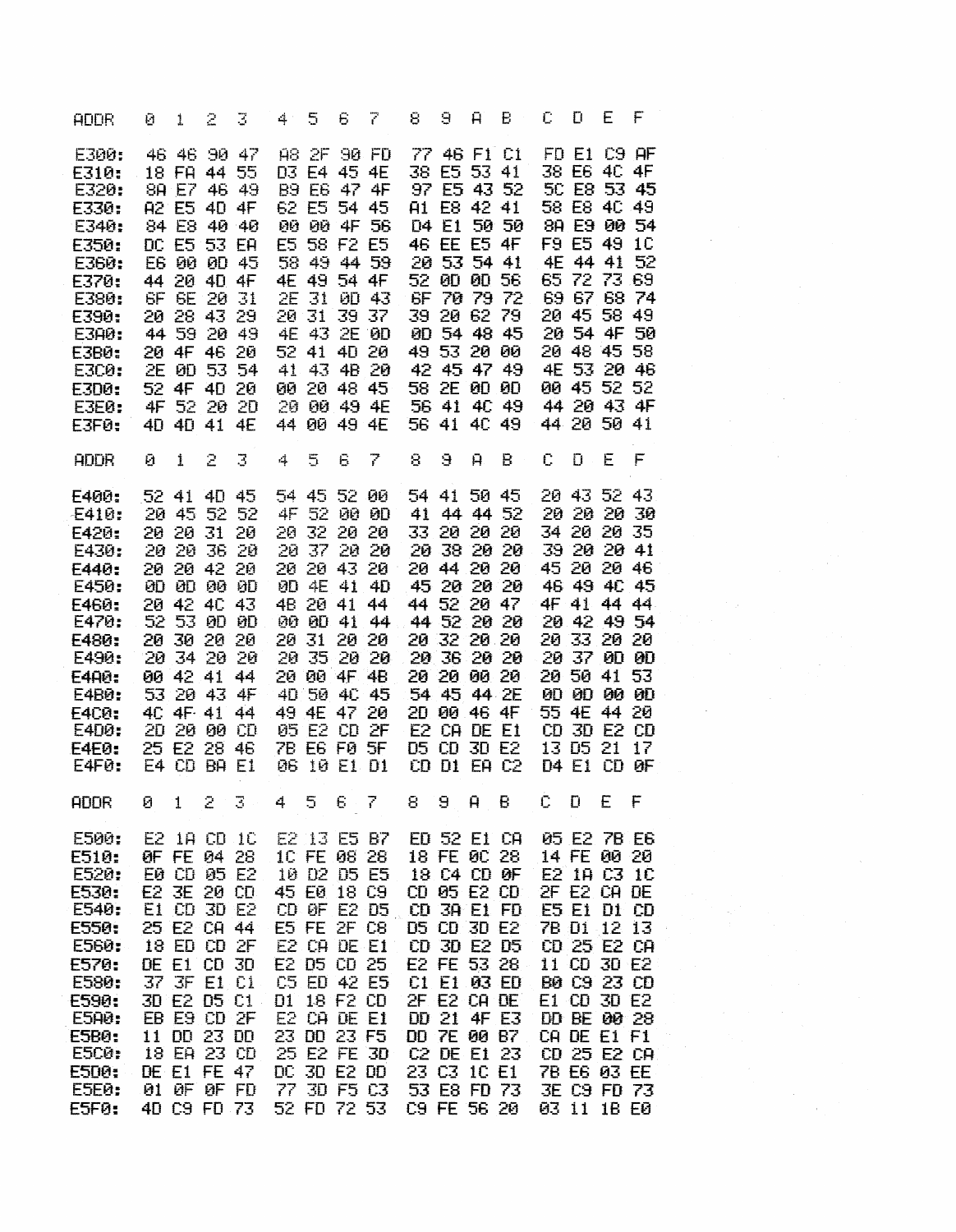|                       | <b>ADDR</b>                                                                                                                                                              | Ø.                   | $1 - 2$                             |                                                                                                                                                                                                                         | 3                                                                                                                           | 4.                   | 5        | 6.                                                                                                                                                                                       | 7                                                                       | 8.          |          |                                                                                                                                                                                      | $9$ $A$ $B$                                                                                                                                                       | $\mathbb{C}$ .       |                                                                                                                                                                                                                                              | $D$ $E$ $F$           |              |  |
|-----------------------|--------------------------------------------------------------------------------------------------------------------------------------------------------------------------|----------------------|-------------------------------------|-------------------------------------------------------------------------------------------------------------------------------------------------------------------------------------------------------------------------|-----------------------------------------------------------------------------------------------------------------------------|----------------------|----------|------------------------------------------------------------------------------------------------------------------------------------------------------------------------------------------|-------------------------------------------------------------------------|-------------|----------|--------------------------------------------------------------------------------------------------------------------------------------------------------------------------------------|-------------------------------------------------------------------------------------------------------------------------------------------------------------------|----------------------|----------------------------------------------------------------------------------------------------------------------------------------------------------------------------------------------------------------------------------------------|-----------------------|--------------|--|
|                       | E900:<br>E910:<br>E920:<br>E930:<br>E940:<br>E950:<br>E960:<br>E970:<br>E980:<br>E990:<br>E9A0:<br><b>E9B0:</b><br><b>E9C0:</b><br>E9D0:<br><b>E9E0:</b><br>E9FØ:        | C9 CD                |                                     | 04 CD 3C E9<br>OF E2 21 AB<br>E1 D1 D9 E1<br>BD C9 08 20<br>08 C5 D5 EB<br>D2 E2 EB D1<br>BA E1 E1 CB<br>EE 3E 2A 18<br>C3 FA DF F5<br>20 FA F1 F6<br>10 EB<br>FD 75 68 FD<br>FD 77 67 36<br>FD 5E 6A FD<br>FD E5 CD A2 | EA CD 81 E9                                                                                                                 | $21 -$               |          | 20 F4 CD 85<br>E4 CD BA E1<br>D1 D5 E5 D9<br>0B E5 21 75<br>CD D1 EA C2<br>OE 01 7E A8<br>30 EF C1<br>CD 1B E0 FE<br>80 D3 FF E6<br>21 80 F0 3E<br>E1 F5 C5 D5                           | C2 D4 E1 CD<br>02 3E 08 C3<br>74 69 FD 75<br>5F C9 21 80<br>56 6B 19 C9 |             |          | E9 0C 20 D5<br>E1 D1 F1 C0<br>D5 E5 D9 C9<br>E4 CD BA E1<br><b>D4 E1 CD 0F</b><br>A1 E5 20 10                                                                                        | 2F E9 78 BE<br>CD 05 E2 C9<br>OC EO CD 2F<br>0A 28 14 F5<br>7F D3 FF F6<br>F8 36 20 23<br>6A FD 74 6B<br>FØ FD 5E 68<br>$CD$ $DB$ $E9$ $FD$<br><b>E5 4F CD E8</b> |                      | C4 42 E9 23<br>D1 D5 C1 CD<br>03 18 8E D9<br>7A BC C0 7B<br>E1 3E 55 B7<br>E2 06 05 CD<br>21 A6 E4 CD<br>21 A1 E4 18<br>E2 C2 FD DF<br>DB FF CB 7F<br>80 D3 FF F1<br>BC 20 FA 65<br>CD D6 E9 7E<br>FD 56 69 19<br>7E 67 77 C9<br>E9 79 FE 0C |                       |              |  |
|                       | ADDR.                                                                                                                                                                    | Ø                    |                                     | $1 \t2$                                                                                                                                                                                                                 |                                                                                                                             | $\overrightarrow{4}$ | $5 - 6$  |                                                                                                                                                                                          | 7.                                                                      | 9.          | 9.       | $\overline{H}$                                                                                                                                                                       | B.                                                                                                                                                                | Û.                   | <b>D</b>                                                                                                                                                                                                                                     | E.                    | $\mathsf{F}$ |  |
|                       | <b>EA00:</b><br>EA10:<br><b>EA20:</b><br>EA30:<br>EA40:<br>EA50:<br><b>EAGO:</b><br>EA70:<br><b>EA80:</b><br>EA90:<br>EAA0:<br>EAB0:<br>EAC0:<br>EAD0:<br>EAE0:<br>EAF0: | <b>E0</b><br>FF      |                                     | 18 28 30 FE<br>FD E1 C9 71<br>75 68 FD 74<br>18 98 3E 01<br>18 89 FD<br>19 FD 75<br>C3 3A EA FD<br>EA FD E5 CD                                                                                                          | 28 43 FE 00<br>FE 11 CA C3<br>CD CC E9 18<br><b>SE 68 FD 56</b><br>B2 FE 1D 28<br>01 40 07 ED<br>67 28 13 FD<br>CB 57 28 06 |                      |          | 28 44 FE 0A<br>01 CA BA EA<br>EA FE 20 30<br>13 7B E6 3F<br>15 FD 6E 68<br>69 CD CC E9<br><b>BØ 3E BF 36</b><br>CD 45 E0 3E<br>5E 68 FD 56<br>36 68 00 FD<br>A2 E1 FD 7E<br>18 11 3E 1B  | E7 CD B4 E9<br>69 7B E6 C0<br>68 FD 74 69<br><b>7E 45 E6 F0</b>         | 18 12 FD 7E | 36 69 00 | 0A CD CC E9<br>FD 66 69 11<br>18 B2 11 80<br>20 CD 45 E0<br>69 78 B2 28<br>18 86 78 83<br>D3 FE DB FE                                                                                | 28 45 FE 17<br>FE 13 28 18<br>28 06 FD 73<br>18 E2 11 00<br>CB 07 CB 07<br>20 2B BD 20<br>11<br>45 F6 01 D3                                                       |                      | CA A3 EA FE<br>FE 08 28 72<br>E1 D1 C1 F1<br>6A FD 72 6B<br>00 18 EB FD<br>CB 22 CB 22<br>40 00 19 FD<br>F8 CD CC E9<br><b>3E 01 CD 45</b><br>E3 EB 11 C0<br>CA 2C EA 1B<br>00 00 C3 3A<br>FE DB FE CB<br>CB 47 28 06<br>45 F6 03 D3         |                       | F0 21 C0 F0  |  |
|                       | <b>ADDR</b>                                                                                                                                                              |                      |                                     |                                                                                                                                                                                                                         |                                                                                                                             |                      |          |                                                                                                                                                                                          | 0 1 2 3 4 5 6 7 8 9 A B C D E F                                         |             |          |                                                                                                                                                                                      |                                                                                                                                                                   |                      |                                                                                                                                                                                                                                              |                       |              |  |
| $\mathbb{Z}^{\times}$ | EB00:<br>EB10:<br>EB20:<br>EB30:<br>EB40:<br>EB50:<br>EB60:<br>EB LA EB70:<br><b>EB80:</b><br>EB90:<br>EBAØ:<br>EBB0:<br>EBC0:<br><b>昆BCAEBDO:</b><br>$\sim$ EBE0:       | Ei<br>21<br>01<br>90 | EC AF<br>E8 CB<br>72 28<br>11 AE ED | FE DB FE CB<br>21 FE ED 11<br>C5 D5 E5<br>4F 20 0E 01<br><b>DE FE</b><br><b>1E EC ED</b><br>20 20 FD<br>CB 7A 28<br>52 28<br><b>05 00 E5 E1</b><br>11 05<br>CB F7 18 22<br>28 05 11 0E<br>18 0B CB 05                   | 19 <sub>1</sub>                                                                                                             | 25<br>11<br>ED<br>D1 | 11 BE EC | 47 28 03 AF<br>00 FC 01 00<br>$DD$ E5 FD $7E$<br>88 13 0B 78<br>$61$ $2E$ 01 $ED$<br>20 FA E1<br>1A CB 62 28<br>02 CB E0 CB<br><b>1E EC B7</b><br>D5 CB 68 28<br>18 DC CB<br>3E 20 BD 20 | $\sqrt{1580}$ 16 00<br>19<br>$7E$ <b>IE</b> $1C$                        |             |          | 45 FG 01/D3<br>B1 20 FB'FD<br>42 ED 7E<br>78 A5 C2 E2<br>ED 78 A5 C2<br>02 CB F0 CB<br>ED 52 D1 CB<br><b>ZE CB FF D1</b><br>05 11 BE EC<br>58 28 05 11<br>E1 F5 ED 78<br>02.CB D3 DD | 18 02 3E 03 B7 FD E1 C9<br>02 ED B0 C9 FD E5 CD A2<br>45<br>49 28 57 CB                                                                                           | FE DB FE CB<br>70 28 | 7E 6C C3 10<br><b>E6 F0 62/DD</b><br>EB E5 21 00<br>E <sub>2</sub> EB<br>5A 28 02 CB<br>D8 18 53 E5<br>CB 60 28 26<br>18 15 CB 60<br>5E ED 18 03<br>A5 28 FB F1<br>23 CB 53 CA                                                               | <b>DD 56</b><br>15 CB |              |  |
|                       | EBFØ:                                                                                                                                                                    |                      |                                     | 57 EB CB 93                                                                                                                                                                                                             |                                                                                                                             |                      |          | CB 5B 20 07                                                                                                                                                                              |                                                                         |             |          |                                                                                                                                                                                      | 24 7C E6 0F                                                                                                                                                       |                      | C2 53 EB CB                                                                                                                                                                                                                                  |                       |              |  |

 $KENBRD$  $\rightarrow$  $PUSH$  $\begin{array}{cc}\nCFLL & GBT & V \\
CFLL & GBT & V \\
PUS & DEC \\
OUS & HLO \\
PUSH & HLO\n\end{array}$ 

 $KERQD$  $40E, 89/10 (11+45), 4/100 FP/106, 4$ 

 $YDE$ ,  $ICH$  $LDA, H/ANO$  pFH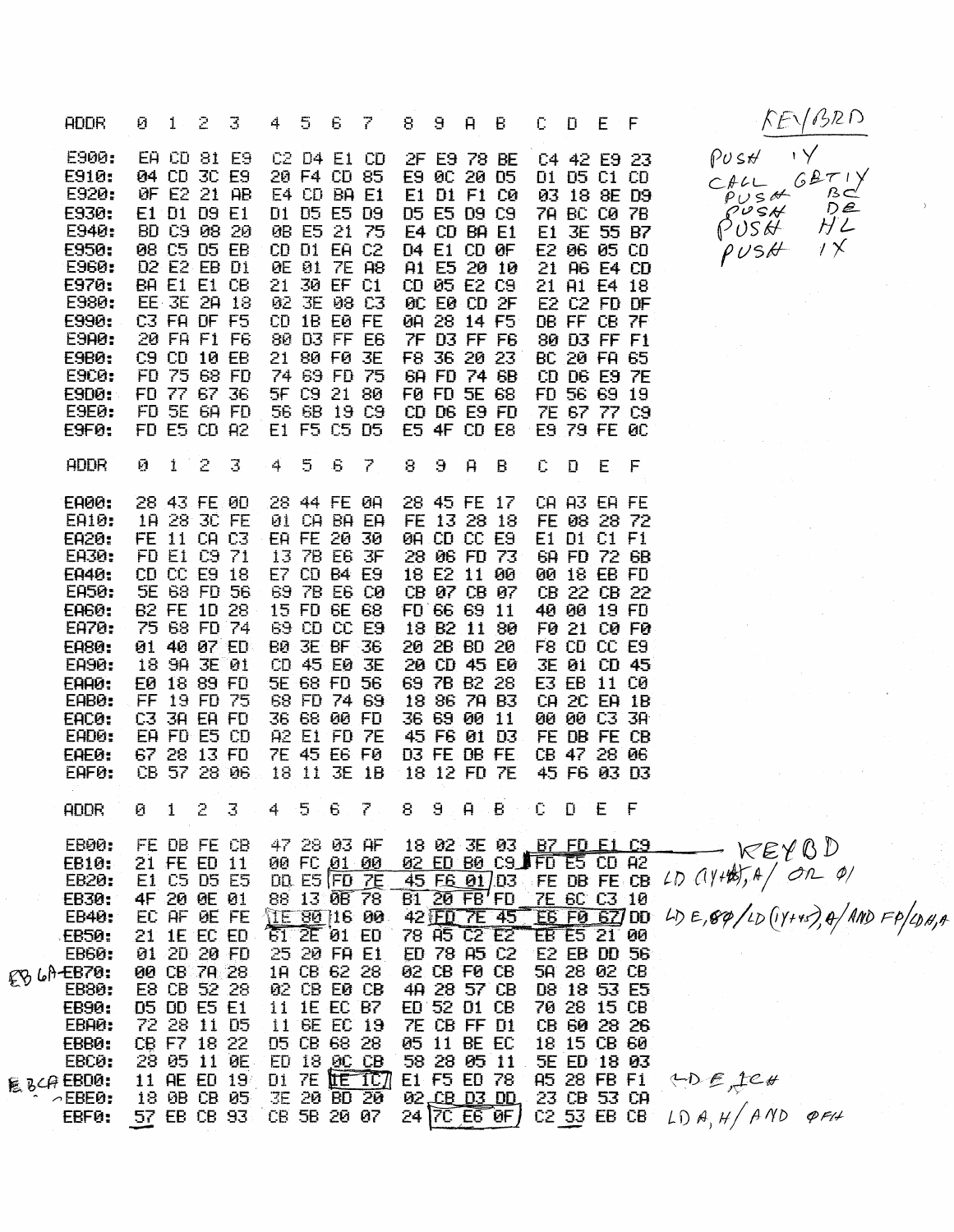| <b>ADDR</b>                                                                                                                                                                                  | Ø.  | 1                                                                                                                                                                                                                                     | 2               | 3.                                         | $-4 -$ | 5 | - 6                                                                                                                                                                                                                           | 7                                                                                                     | 8         | 9  | Ĥ                                                                                                                                                                                                                        | B                                                                                                                                                                 | C.            | Ð                                                                                                                                                                                                                                                       | E | F                                |  |  |  |
|----------------------------------------------------------------------------------------------------------------------------------------------------------------------------------------------|-----|---------------------------------------------------------------------------------------------------------------------------------------------------------------------------------------------------------------------------------------|-----------------|--------------------------------------------|--------|---|-------------------------------------------------------------------------------------------------------------------------------------------------------------------------------------------------------------------------------|-------------------------------------------------------------------------------------------------------|-----------|----|--------------------------------------------------------------------------------------------------------------------------------------------------------------------------------------------------------------------------|-------------------------------------------------------------------------------------------------------------------------------------------------------------------|---------------|---------------------------------------------------------------------------------------------------------------------------------------------------------------------------------------------------------------------------------------------------------|---|----------------------------------|--|--|--|
| <b>EC00:</b><br>$09 - 0010$<br>EC20:<br>EC30:<br><b>EC40:</b><br>EC50:<br><b>EC60:</b><br>EC70:<br>EC80:<br>EC90:<br>ECA0:<br>ECB0:<br>ECC0:<br>ECD0:<br>ECE0:<br>ECF0:                      | 39. | <b>DD E1 E1 D1</b><br>88 82 84<br>40 40 40 40<br>40 40 40 40<br>40 40 40 40<br>40 40 40 40<br><b>80 00 00 0C</b><br>QF 01<br>05 21<br>25 24 19 18<br>36<br><b>00 00 00 00</b><br>17 32<br>36 0B 09 0A<br>1C 00 1D 1B                  | 10 11<br>33     | 9B 37 CB 7B<br>40<br>15 20<br>-32<br>06 12 |        |   | 28 03 AF CB<br>80 00 40 00<br>40 40 40 40<br>40 40 00 40<br>08 08 09 09<br>00 20 0B 1B<br>05 34 33 02<br>15 37 20 00<br>38 1F 0D 08                                                                                           | C1 B7 28 03<br>40 40 40 40<br>40 40 00 00<br>00 00 00 00<br>10 03 02 2B<br>14 06 2E 22<br>JE 3A 00 37 |           |    | E3 CB 63 20<br>40 40 40 40<br>40 00 00 00<br>18 18 01 11<br>0F 39 38 2F                                                                                                                                                  | FD 77 6C FD<br>40 40 40 40<br>40 40 40 40<br>40 40 40 40<br>28 27 1A OE<br>2A 1E 12 04<br>16 08 07 30<br>OC OB 3C 38<br>34 00 00 00<br>16 07 14 35<br>1E 2D 2B 2A |               | 03 C3 46<br>E1 C9 00 90<br>40 40 40 40<br>40 40 40 40<br>40 40 00 40<br>40 40 00 00<br>00 29 1C 1B<br>20 2C 1F 13<br>35 31 00 30<br><b>JF 3B 03 00</b><br>31 03 04 13<br>0D OE 08 19<br>2E 3B 10 30<br>2F 2D 20 30                                      |   | EB<br>40 40 40 40<br>2F 23 17 09 |  |  |  |
| <b>ADDR</b>                                                                                                                                                                                  | Đ.  | 1                                                                                                                                                                                                                                     | 2               | $\overline{\mathcal{S}}$                   | 4.     | 5 | 6                                                                                                                                                                                                                             | 7                                                                                                     | 8         | 9  | $\mathbf{H}$                                                                                                                                                                                                             | B                                                                                                                                                                 | $C$ $D$       |                                                                                                                                                                                                                                                         | E | F                                |  |  |  |
| ED00:<br>ED10:<br>ED20:<br>ED30:<br><b>ED40:</b><br><b>ED50:</b><br><b>ED60:</b><br><b>ED70:</b><br><b>ED80:</b><br>ED90:<br>EDAØ:<br>EDB0:<br>EDC <sub>9</sub> :<br>EDD0:<br>EDE0:<br>EDF0: | 00  | 31 01 17 37<br><b>00 00 00 00</b><br>57 22 46 52<br>26 48 49 48<br>7C 60 7D 7B<br>31 01 17 37<br>00 00 00 0C<br>57 32 46 52<br>36 48 49 48<br><b>5C 40 5D</b><br>31 34 38 37<br>77 32 66 72<br>36 68 69 6A<br>5C 40 5D<br>31 34 38 37 | <b>00 00 00</b> | 5B<br><b>5B</b>                            |        |   | 00 20 09 1B<br>55 27 3C 4C<br>28 7F 0D 0R<br>2E 1A 11 13<br>00 20 0B 1B<br>45 34 33 42<br>55 37 2C 4C<br>3A 5F 0D 0A<br>2E 32 35 36<br>00 20 0B 1B<br>65 34 33 62<br>75 37 2C 6C<br>2E 32 35 36                               | 2E 1A 11 13<br>45 24 23 42<br>3A 5F 0D 0A                                                             |           |    | 58 5A 41 51<br>4F 29 28 3F<br>39 00 00 00<br>58 5A 41 51<br>56 47 54 35<br>4F 39 38 2F<br>5E 2D 2B 2A<br>39 00 00 00<br>78 7A 61 71<br>76 67 74 35<br>6F 39 38 2F<br>5E 2D 2B 2A<br>39 00 00 00                          | 39 00 00 00<br>56 47 54 25<br>7E 3D 2B 2A                                                                                                                         |               | 3D 33 03 00<br>21 43 44 53<br>40 4E 48 59<br>3E 2B 50 30<br>2F 2D 20 30<br>30 33 18 00<br>31 43 44 53<br>40 4E 48 59<br>2E 3B 50 30<br>2F 2D 20 30<br>3D 33 1B 00<br>31 63 64 73<br>6D 6E 68 79<br>2E 3B 70 30<br>2F 2D 20 30<br>30 33 80 80            |   |                                  |  |  |  |
| <b>ADDR</b>                                                                                                                                                                                  |     |                                                                                                                                                                                                                                       |                 | $0 \t1 \t2 \t3$                            | 45.6   |   |                                                                                                                                                                                                                               | $\mathbb{Z}$                                                                                          |           |    |                                                                                                                                                                                                                          |                                                                                                                                                                   | 8 9 A B C D E |                                                                                                                                                                                                                                                         |   | F.                               |  |  |  |
| <b>EE00:</b><br>EE10:<br><b>EE20:</b><br>EE30:<br>EE40:<br>EE50:<br><b>EE60:</b><br>EE70:<br><b>EE80:</b><br>EE90:<br>EEA0:<br>EEB0:<br>EEC0:<br>EEDØ:<br>EEE0:<br>EEF0:                     |     | 80 80 80 80<br>20 20 20<br>7E FF FF 7E<br>02 02 02 02<br>42 81 81 42<br>00 00 00<br>00 FF 00<br>24 18 18 24<br><b>00 00 CO 30</b><br>01 01<br>3F 1F 0F 07<br>00 00 F0 F0<br>7C FE FE 7C<br>08 06 01 00<br>80 80 80 80<br>EØ FØ F8 FC  | 01 01           | 20<br>-00<br>00                            |        |   | 80 80 40 40<br>20 20 10 10<br>3C 00 04 04<br>02 02 01 01<br>3C 00 FF 00<br>00 00 00 00<br>00 00 00 00<br>42 81 00 00<br>08 08 FF 80<br>01 01 FF FE<br>03 01 00 00<br>F0 F0 00 00<br>10 38 00 66<br>00 00 08 08<br>80 FF 01 01 | FE FF 01 03                                                                                           | 00<br>03. | 90 | 40 40 40 40<br>10 10 10 10<br>04 04 04 04<br>01 01 01 01<br>ଉତ<br>FF 00 00 00<br>00 71 BE 24<br>00 00 01 06<br>80 80 80 80<br><b>FC F8 F0 E0</b><br>00 00 OF OF<br>00 00 FF 00<br>FF FF 7E 3C<br>30 CO 00<br>01 01 01 01 | ାସିକ<br>07 OF 1F 3F                                                                                                                                               |               | 40 40 20<br>10 10 00 30<br>04 04 02 02<br>01 01 00 30<br>00 00 00 FF<br>00 00 00 00<br>24 24 81 42<br>08 08 00 00<br>80 80 FF 01<br>C0 80 FF 7F<br><b>OF OF 00 00</b><br>00 00 10 38<br>18 00 08 08<br>00 00 30 30<br>01 FF 80 C0<br><b>ZE FF OF OF</b> |   | -20                              |  |  |  |

 $\label{eq:2.1} \frac{1}{\sqrt{2\pi}}\int_{\mathbb{R}^3}\frac{1}{\sqrt{2\pi}}\int_{\mathbb{R}^3}\frac{1}{\sqrt{2\pi}}\int_{\mathbb{R}^3}\frac{1}{\sqrt{2\pi}}\int_{\mathbb{R}^3}\frac{1}{\sqrt{2\pi}}\int_{\mathbb{R}^3}\frac{1}{\sqrt{2\pi}}\int_{\mathbb{R}^3}\frac{1}{\sqrt{2\pi}}\int_{\mathbb{R}^3}\frac{1}{\sqrt{2\pi}}\int_{\mathbb{R}^3}\frac{1}{\sqrt{2\pi}}\int_{\mathbb{R}^3}\frac{1$ 

 $\epsilon_{\rm{eff}}$ 

 $\hat{\mathcal{L}}$